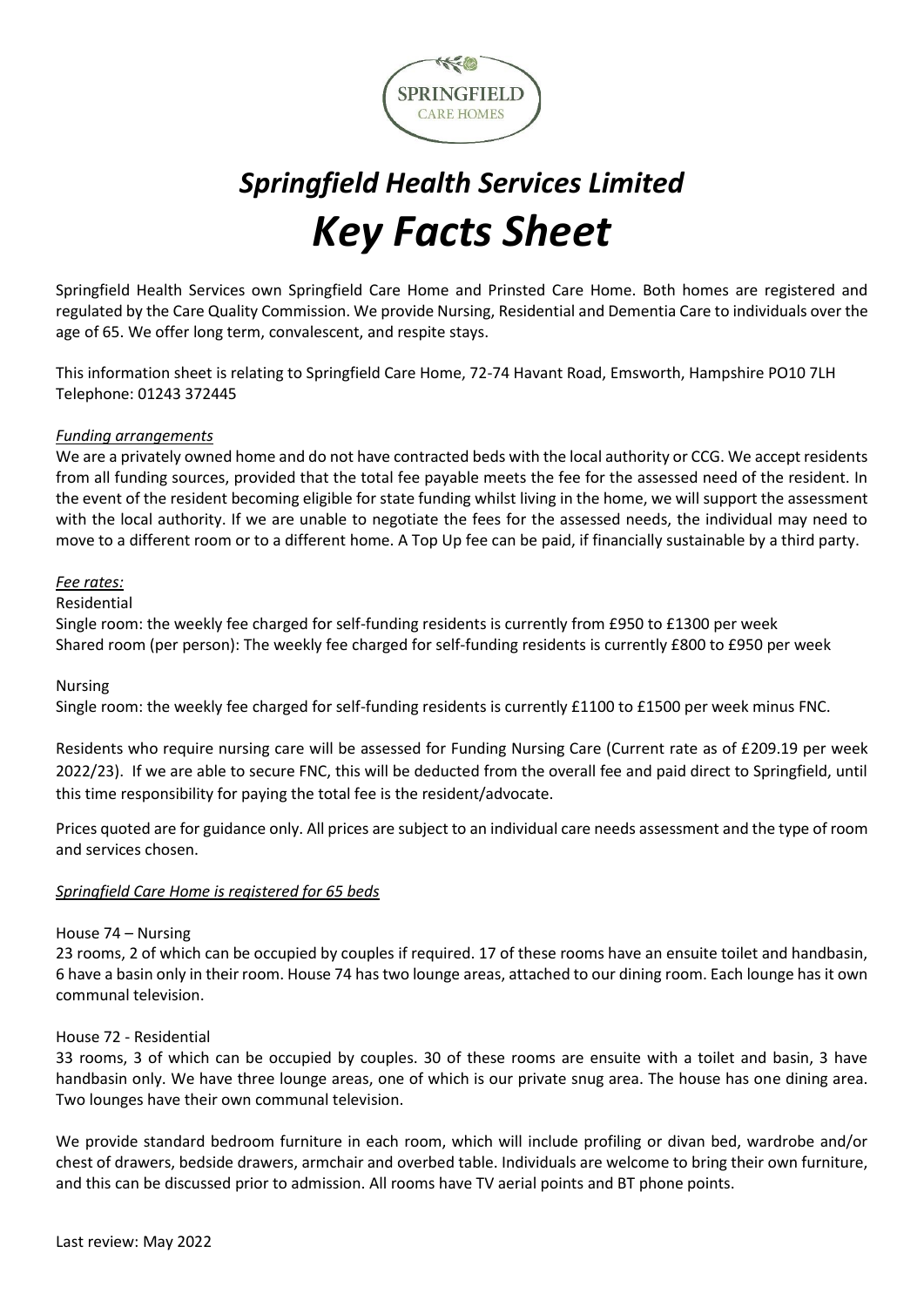Visitors are welcome to make their own drinks in the kitchenette areas of the dining rooms. Lunch can be offered to visitors.

## *Facilities and Services*

We proudly provide a wide range of activities seven days a week, which is included within the weekly fee.

The weekly fees also include: All assessed personal care Accommodation Electricity (e.g. heat and light) Wifi connection Food and drink, including snacks Physiotherapy review weekly Activities seven days a week, including entertainers Housekeeping and laundry undertaken on the premises (except articles requiring dry cleaning)

## *Additional chargeable items:*

Taxi journeys Staff escorts to any appointments if family are unable to support @ £12.00 per hour Hairdressing Chiropody Newspapers Reflexology Toiletries and shop items Dental Services Clothing, shoes and slippers Additional Physiotherapy by our provider Installation of private telephone line, personal internet or cable TV connections

In the absence of free provision by the NHS, the following may also be provided but shall be charged in addition to the weekly fees:

- Chiropody
- Opticians
- Dentistry
- Other privately arranged healthcare

# *Visitors overnight*

We hope to offer a room overnight to enable relatives to stay close to their loved one at end of life care, if a room is not available, staff will offer comfort in recliner chairs and covers. We are unable to offer any relative accommodation.

# *Deposits*

We do not charge any form of deposit, either refundable or non-refundable.

## *Staff Levels*

We employ a large staffing team to support identified individual needs. The staffing levels deployed within the home are linked to the combined total of the needs of all those choosing to live within the Care Home.

The volume of staffing within the building will fluctuate at any given time, in line with the needs of the individuals living within the home and in-line with the difference in needs during day and night-time shifts.

Our Residential Floor has a maximum capacity for 36 residents. Our staffing levels are usually a combination of five experienced carers on the floor during the day and three experienced carers at night. The house is managed by an experienced Team Leader, NVQ qualified in Health and Social Care. At Night, a Registered Nurse has responsibility for both residential and nursing houses.